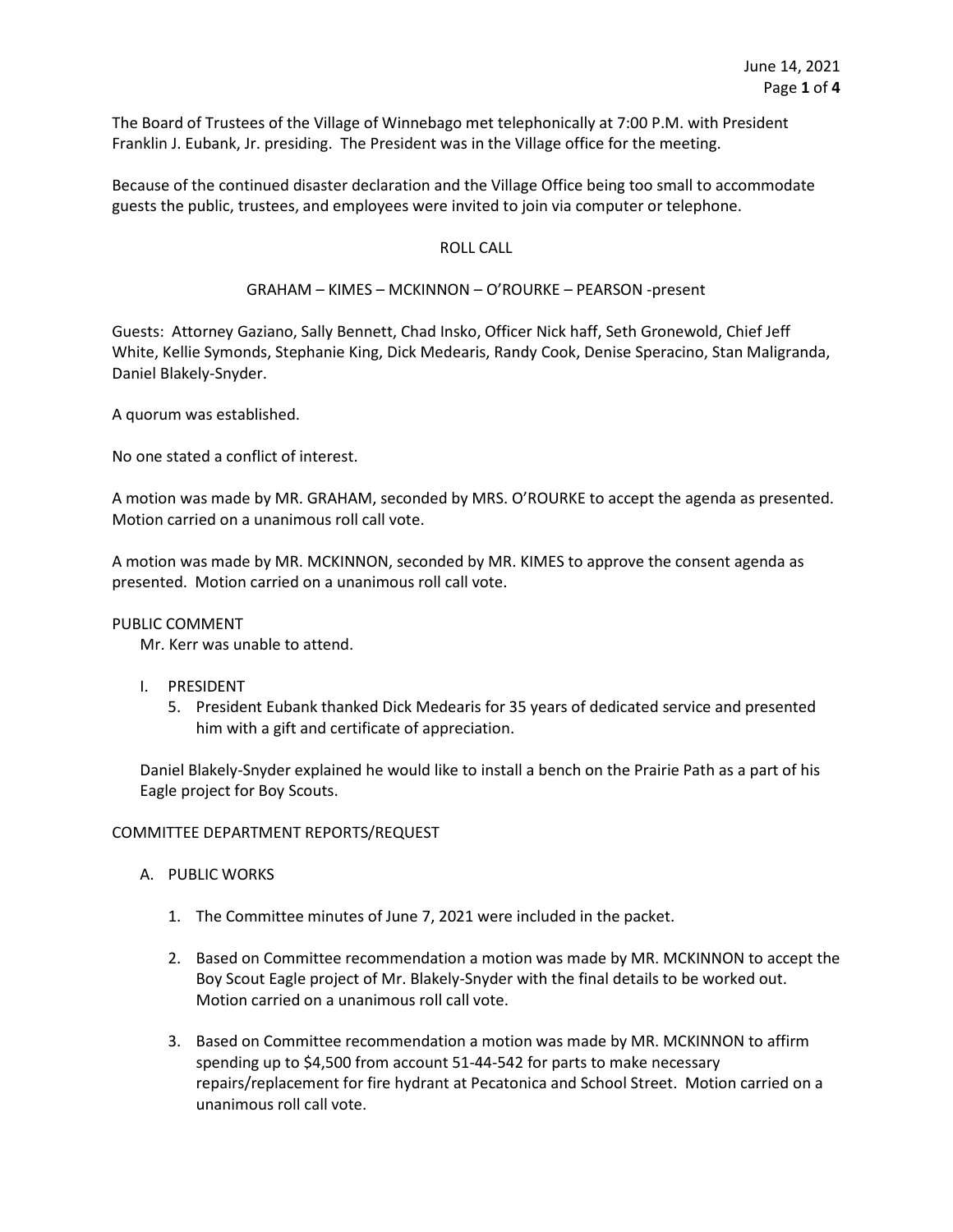4. The committee is reviewing the need to repair/replace several streetlights in the downtown area. Currently five of the eighteen lights are not functional. Some of the estimated cost of the \$31,000 has been covered by insurance from hailstorm damage.

Mr. Blakely-Snyder left the meeting at 7:17 p.m.

- B. VILLAGE ENGINEER
	- 1. Mr. Gronewold's monthly report was provided in the Board Packet.
- C. COMMUNITY & ECONOMIC DEVELOPMENT COMMITTEE/4TH OF JULY TEAM/WIPC
	- 1. The Code Enforcement Officer's report is in the packet. Attorney Gaziano reported a building permit is not required for Toni's to install the pergola.
	- 2. The trees in Memorial Park need to be trimmed. A quote needs to be requested to install a gate on the fence in Memorial Park.
	- 3. The President reported the Village is interested in the property on Benton Street for a trailhead. It is hoped that funding will be available through a USDA grant.
	- 4. The property at 105 South Elida is an open issue.
	- 5. Because of the drought situation it will be important to communicate with the fire department on the possibility to have fireworks on July 3, 2021. The parade will be July 4, 2021 at 10:00 a.m. with lineup along McNair to Falconer. Stan Maligranda and his wife will chair the parade and the Eubank's will be at the corner of Falconer and McNair.

It was suggested a press release should be sent out notifying the public about the parade.

The Board members will walk behind the squad car requesting donations.

It was noted that donations for fireworks can be made through the Village's website.

Stephanie King stated there is a meeting June 16 at 7:00 p.m. of the  $4<sup>th</sup>$  of July Team. There will be a share-night at Culver's June 29<sup>th</sup> to raise funds for the event.

# D. VILLAGE ATTORNEY

# E. FINANCE COMMITTEE

- 1. Based on Committee recommendation a motion was made by MR. GRAHAM to adopt the revised Purchasing Policy. A resolution will be drafted by the attorney for this policy. Motion carried on a unanimous roll call vote.
- 2. There will be a trial run of the permitting software at the end of the month.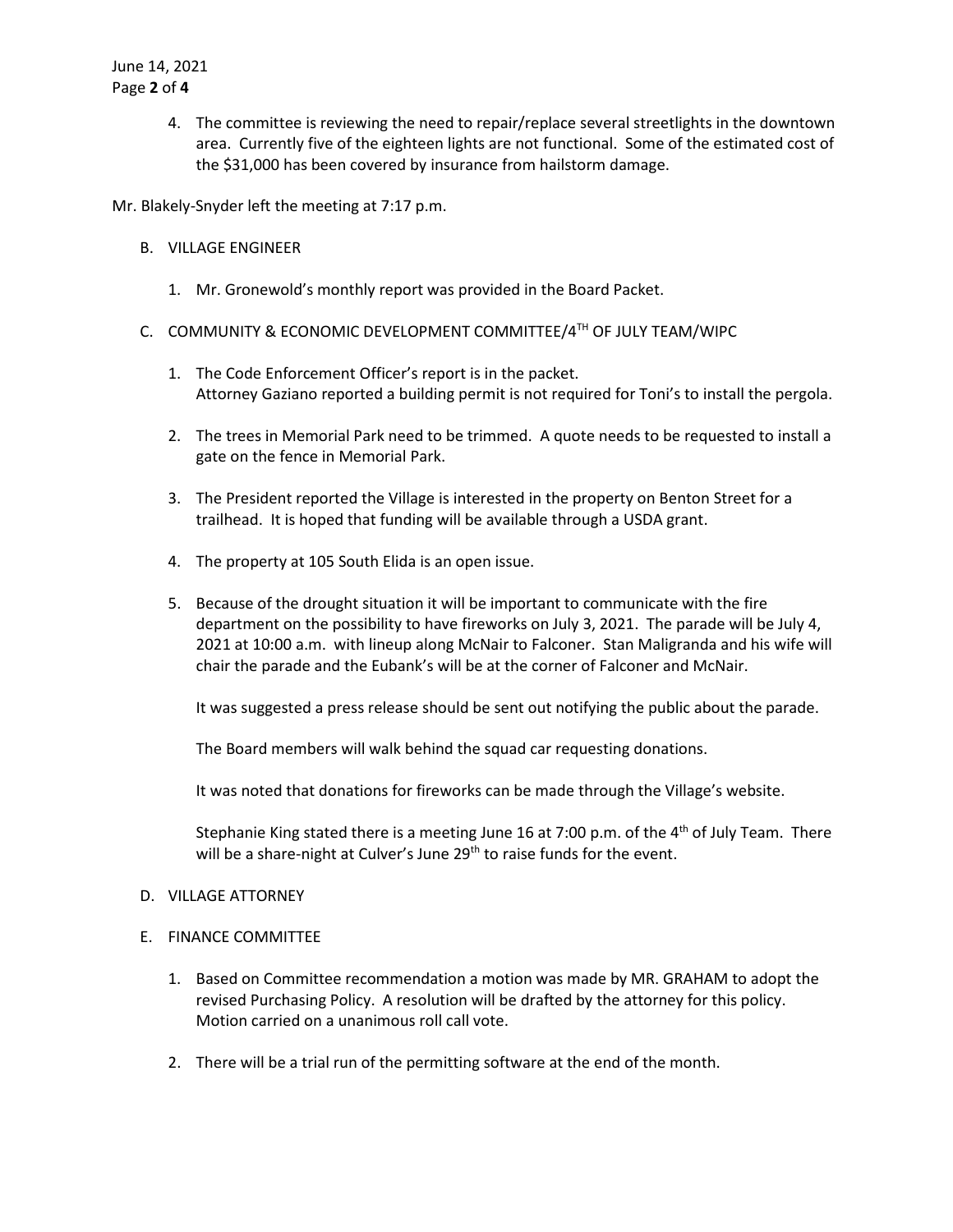### F. POLICE COMMITTEE

Mr. Maligranda left at 7:35 p.m.

- G. ADMINISTATION TEAM/CLERK
- H. LIQUOR COMMISSION
- I. PRESIDENT
	- 1. The President's report was provided in the Board packet.
	- 2. After discussion a motion was made by MR. GRAHAM, seconded by MRS. O'ROURKE to purchase seven Lenovo Thinkbook 14" Laptops if available and one Lenovo Thinkpad 15.6" for a cost of \$5751.00 from account 01-41-593. A line-item transfer may be needed from Office Maintenance. Motion carried on the following roll call vote: O'ROUKE – GRAHAM – KIMES – PEARSON – yes; MCKINNON – no. When these are received all and only Village business should be handled on these laptops.
	- 3. There will be a meeting Wednesday about the purchase or lease of real property.
	- 4. The price of sale or lease of Village owned property will be discussed at the July meeting.
	- 5. Mr. Medearis and Mr. Manheim are working through the transition of the building official duties.
	- 6. UPCOMING MEETING DATES:

| <b>COMMITTEE</b>                          | <b>DATE</b>   | <b>TIME</b>            |
|-------------------------------------------|---------------|------------------------|
| <b>Public Works Committee</b>             | June 28, 2021 | 4:00 p.m.              |
| <b>Police Committee</b>                   | <b>TBD</b>    |                        |
| <b>Finance Committee</b>                  | July 12, 2021 | 5:30 p.m.              |
| <b>Community Development</b>              | June 24, 2021 | 5:30 p.m.              |
| 4 <sup>th</sup> of July -Family Fest Team | June 16, 2021 | 7:00 p.m.              |
| <b>Liquor Commission</b>                  | TBD           |                        |
| <b>Errant Water</b>                       | July 12, 2021 | 6:45 p.m.              |
| Admin. Team                               | <b>TBD</b>    |                        |
| <b>WIPC</b>                               | July 21, 2021 | 5:30 p.m.              |
| Pecatonica Prairie Path                   | June 18, 2021 | 9:30 a.m. Pec. Library |
| Win-Bur-Sew NIMS Training                 | TBD           |                        |
| Committee of the Whole                    | <b>TBD</b>    |                        |